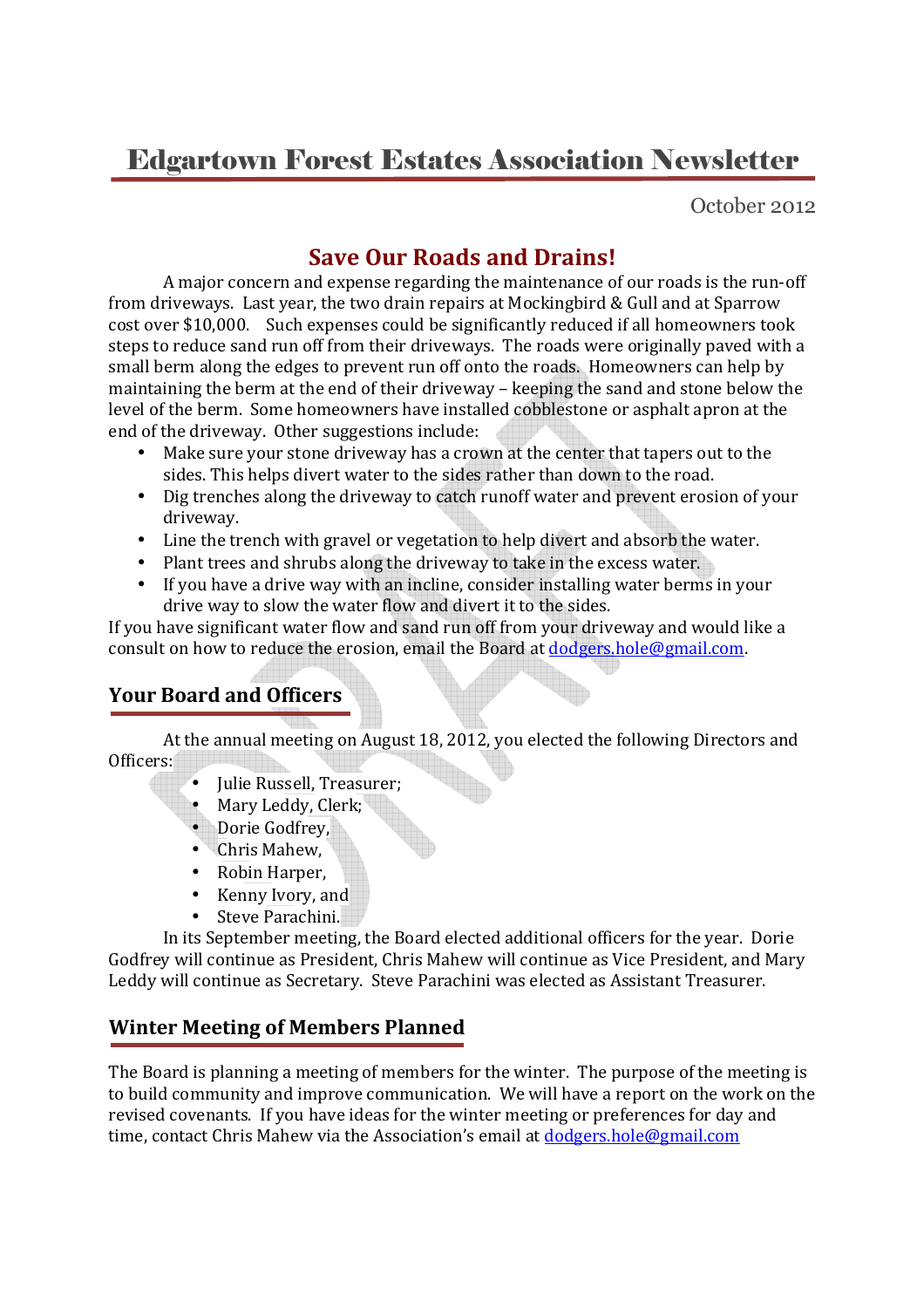### **President's Report**

The EFEA Board had a busy year. We met each month at a consistent day, time, and place to facilitate members attending board meetings. We meet the third Wednesday of the month at 5:45pm in Room 211 at the High School. Always check the website. Occasionally we have had to change the location due to the High School not being available.

Here is an overview of work of the Board from the past year:

- 1. Established an email account (dodgers.hole@gmail.com) and voicemail (774-310- 1456) for members to contact the Board and posted it on the website. This is one email and phone that can be accessed by all board members (with email access). It is the best way to contact the board. Continue to use Kenny's phone to contact him as our maintenance manager.
- 2. Response to allegations of covenant violations: Much of our work is responding to alleged covenant violations. This year, we established a protocol for response to alleged violations of the covenants. The intent of the protocols is to ensure consistency in responding to complaints and to provide homeowners with considerable notice and response time for correction of any violations. For most violations, homeowners work with us to resolve the situation. For some violations, if an owner does not comply, EFEA can take action to remediate the situation directly. However, for some violations, if the owner does not comply, the only recourse for EFEA is to work with our attorney to seek legal recourse. To date, we have not pursued legal action for covenant violations.
- 3. Approval of improvements to individual member's homes and property is another area of frequent action by the board. As examples, this year the Board approved:
	- a. Exterior painting of home, shed, and fence;
	- b. 2 home additions;
	- c. Garage installation;
	- d. 2 shed installations;
	- e. relocation of shed;
	- f. House construction plans.
- 4. We had two major issues this year that required significant attention and time of the Board:
	- a. Negotiated an easement for the drain work completed at 1 Gull Lane;
	- b. Successfully resolved a small claim in Edgartown District Court against EFEA by a member. (The claim was for waiver of the annual assessment due to road flooding and snow.)
- 5. Maintenance of the roads and common property of the Association is a major responsibility for the board. The board evaluates and approves all work for maintaining the roads and common property.
- 6. Because of its fiscal responsibility, much of the board's work is necessarily involved with the budget and financial management. Under the leadership of the Treasurer, the board monitors the current year's budget and authorizes major or unanticipated expenses.

The Board has established some major goals for the coming year.

1. Propose revisions to the covenants for consideration by members. We have resurrected the work on renewal of the covenants that was begun several years ago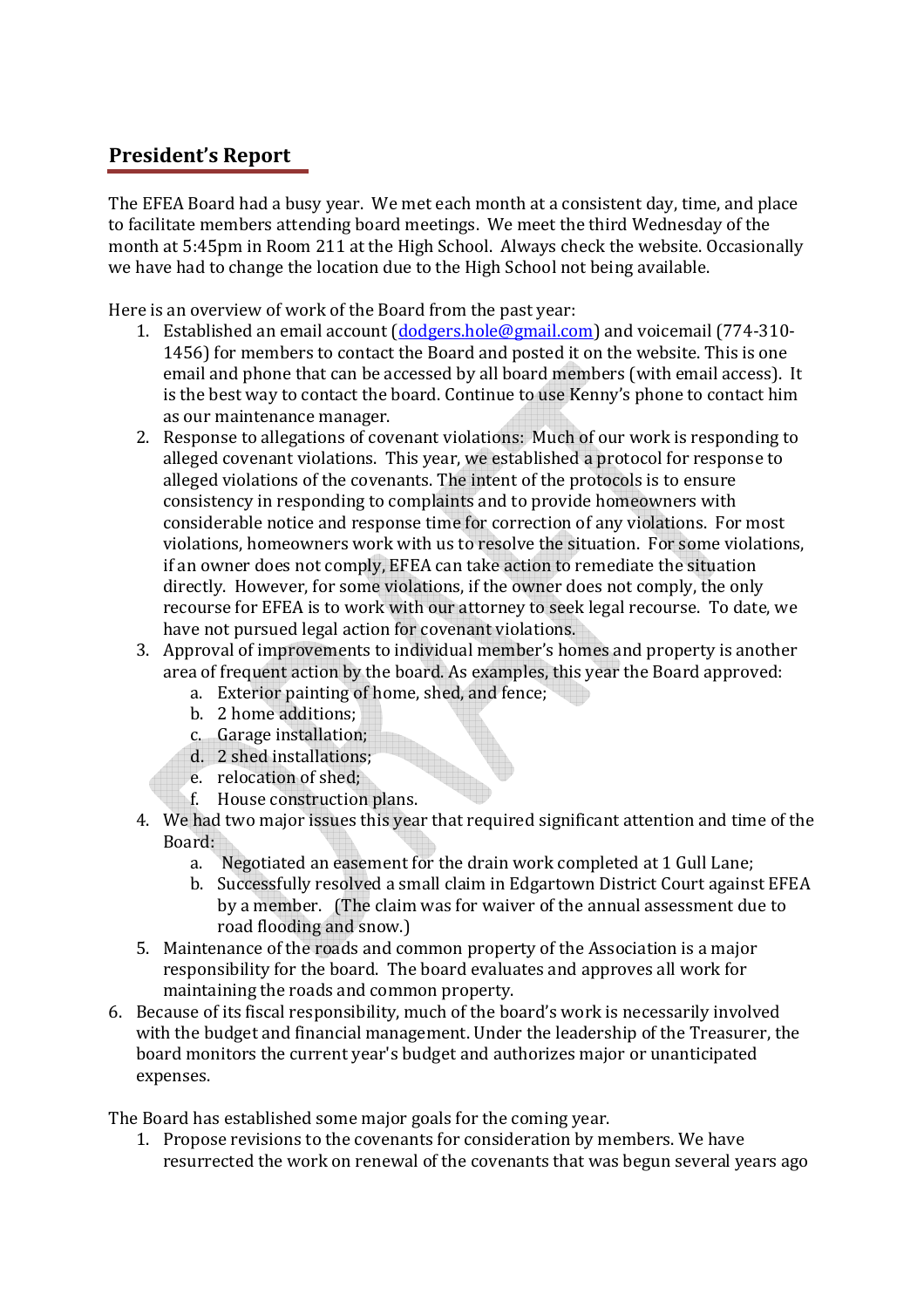by the board and a committee of members. We are compiling the recommendations from members regarding changes to the covenants suggested previously and will share them with all current members for renewed consideration. Our goal is to have a vote of the membership to update the covenants within this year.

- 2. Organize the written records of the Association. There are boxes and boxes of records currently stored in the basement of our Treasurer. Our goal is to develop a policy for retention of records – we need to determine the records we want to maintain and the records we are legally required to maintain. Then, we need to sort through the boxes of records, organize and store them in a safe and convenient location. We will consider converting many records to digital files for easy storage and access.
- 3. Develop a long term financial plan for the Association.
- 4. Improve communication with homeowners through the use of email, the website, and two homeowner's meetings per year.

We welcome your ideas and suggestions for any of these goals or other needs that you see. Dorie Godfrey, President

#### **Treasurer's Report**

#### **Maintenance Report**

Kenny Ivory is our Maintenance Manager. Each week Kenny surveys the grounds for property maintenance needs, such as downed branches. Monthly work includes cleaning garbage from roadsides, checking drains, sweeping sand run off from roads, and maintaining the gardens at our entrance. Annual maintenance work includes painting speed bumps and water berms, sign maintenance, mowing common property, tree and brush cutting, winter roadside decorations, meeting with contractors as needed, and other duties as contracted by the EFEA Board.

#### **Whom to Call**

At times directors receive calls that would be better addressed by others. Here are our suggestions for whom to call with your ideas or concerns:

- If you have a concern with your neighbor, discuss it with your neighbor. We are a caring Island community and we urge you to talk with your neighbors.
- If you feel that a neighbor is violating the noise ordinance, talk with your neighbor. If that is not successful, call the Edgartown Police Department at 508-627-4343.
- When you have an **urgent** concern about the maintenance of the common property or facilities of the Association, call Kenny Ivory (Maintenance Manager) at 508-627- 3465. You may leave a message at Kenny's home and he will get back to you or arrange a solution as soon as possible. Please do not call Kenny at his place of employment.
- If your concern about the maintenance of the common property is not urgent, call the Board's number (774-310-1456). We check the voicemail regularly. (We may call you back for additional information.)